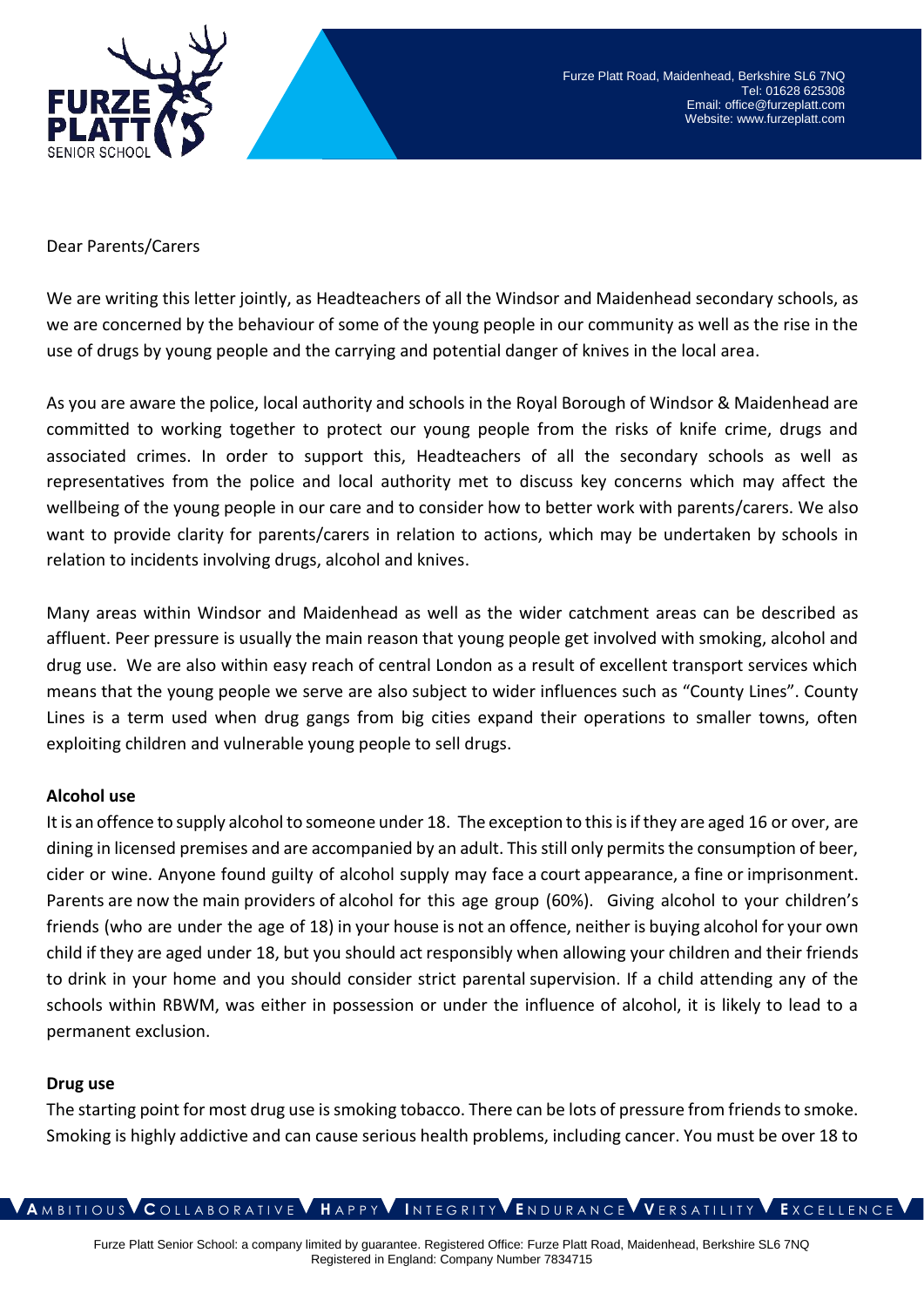buy cigarettes in the UK. If the police find a child under the age of 16 in possession of cigarettes, they have the right to confiscate them. It is illegal:

- for shops to sell cigarettes to anyone under the age of 18
- for an adult to buy cigarettes for anyone under the age of 18
- to have, give or sell cannabis to anyone. If caught with cannabis a young person could get a warning, a formal caution, or be arrested – or even be sent to prison
- to smoke in a car with a child.

If a child attending any of the schools within RBWM, was found in possession or smoking tobacco sanctions range from community service to fixed term exclusion. In persistent cases this can lead to permanent exclusion. Support is available through the NHS to stop smoking.

As stated previously peer pressure is usually the main reason that young people get involved in drug use and, after alcohol, cannabis in its various forms, including the vaping of THC (the active chemical component of cannabis oil) is the main drug used, though it often serves as an entry-level drug, providing a gateway to other, more dangerous drugs, over time. Additionally, there has been an alarming growth in the use of other drugs by young people including ketamine and cocaine.

## **Drug classifications**

Under the Misuse of Drugs Act 1971, illegal drugs are placed into one of three classes - A, B or C. This is broadly based on the harm they cause, either to the user, or to society when they are misused. The class into which a drug is placed affects the maximum penalty for an offence involving the drug. For example, Class A drugs attract the most severe penalty as they are considered likely to cause the most serious harm. Drugs controlled under the Misuse of Drugs Act are illegal to possess, produce, sell or give away.

### **Cannabis**

Cannabis (also known as marijuana, weed, pot, dope or grass) is the most widely used illegal drug in the UK.

The effects of cannabis vary from person to person:

- you may feel chilled out, relaxed and happy
- some people get the giggles or become more talkative
- hunger pangs ("the munchies") are common
- colours may look more intense and music may soundbetter
- time may feel like it's slowing down

### Cannabis can have other effects too:

- if you're not used to it, you may feel faint orsick
- it can make you sleepy and lethargic
- it can affect memory
- it makes some people feel confused, anxious or paranoid
- it can cause panic attacks and hallucinations this is more common with stronger forms of cannabis such as skunk or sinsemilla
- it interferes with your ability to drive safely

# **A** M B I T I O U S **C** O L L A B O R A T I V E **H** A P P Y **I** N T E G R I T Y **E** N D U R A N C E **V** E R S A T I L I T Y **E** X C E L L E N C E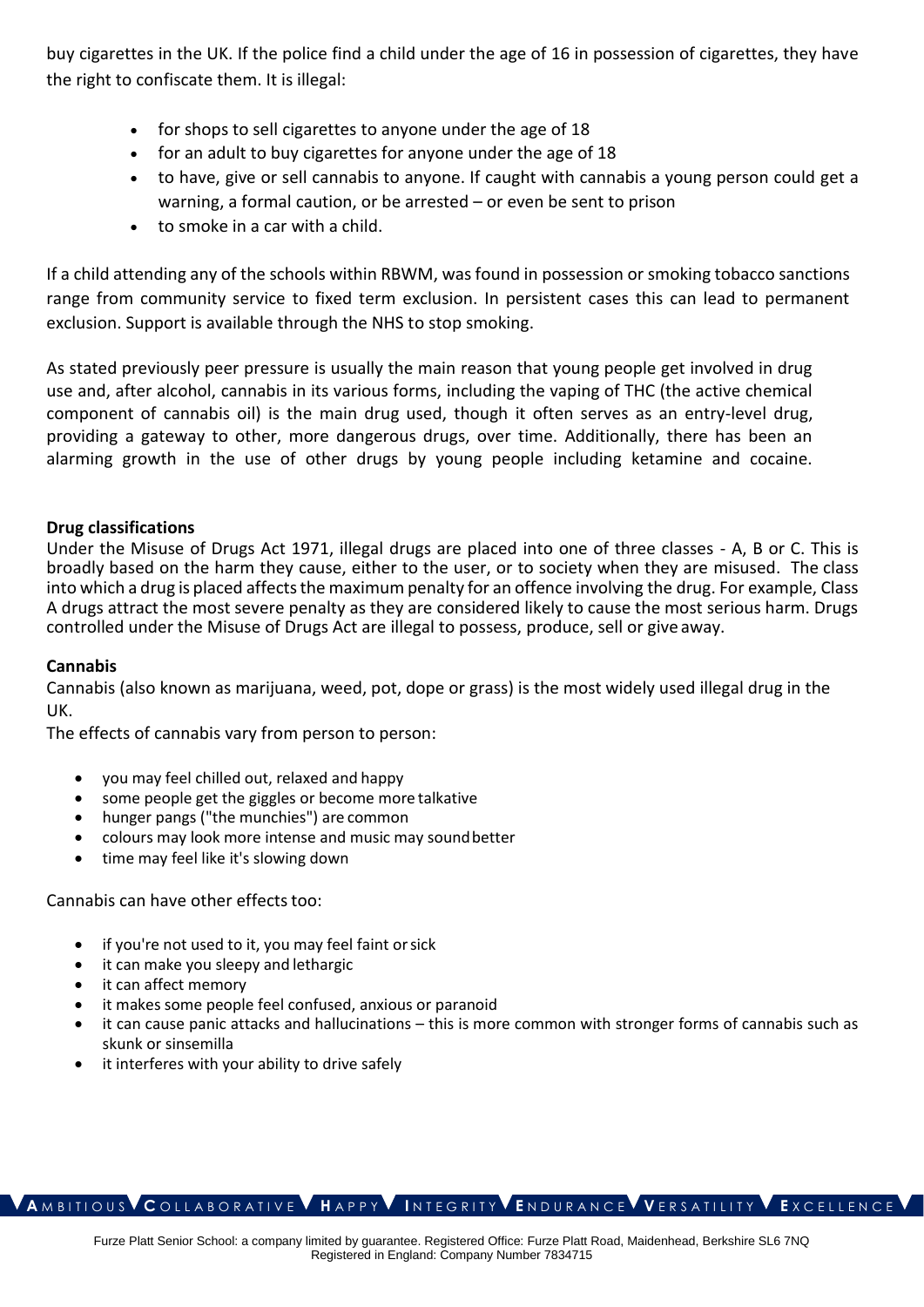Regular use of cannabis can make you demotivated and uninterested in other things going on in your life, such as education or work. Long-term use can affect your ability to learn and concentrate and if you mix cannabis with tobacco to smoke it, you risk getting tobacco-related lung diseases, such a[s lung](https://www.nhs.uk/conditions/lung-cancer/) [cancer](https://www.nhs.uk/conditions/lung-cancer/)  and [chronic pulmonary obstructive disease](https://www.nhs.uk/conditions/chronic-obstructive-pulmonary-disease-copd/) (COPD).

The risk of harm from cannabis, including the risk of schizophrenia (Mental Health), is higher if you start using it regularly in your teens. One reason for this is that, during the teenage years, thebrainisstill growing and forming its connections, and cannabis interferes with this process<sup>\*</sup>.

\*taken from NHS<https://www.nhs.uk/live-well/healthy-body/cannabis-the-facts/>

# **What is THC?**

Tetrahydrocannabinol (THC) is the main psychoactive compound in marijuana/cannabis so is a class B drug. THC bought illegally is always unsafe, especially because it can also have unknown additives within the vape chemical. Some of these are capable of inducing extreme suicidal actions and psychotic episodes, even after just a few puffs. Some of the additives have been shown to induce psychotic episodes in up to 85% of those who took the substance.

THC is usually taken in a vape pen, which is becoming increasingly commonplace with young people. It is almost odourless which means it is unlikely to be detected and gives an instant high. This increases its popularity as it is unlikely to be detected. THC oil is illegal and should not be used in e-cigarettes. As with cannabis and ketamine, its use can result in a criminal record.

### **Ketamine**

Ketamine is a very powerful anaesthetic that can cause serious harm. Taking ketamine can be fatal, particularly if it is mixed with other drugs. It has many physical and mental health risks. It is used as a hallucinogen, and commonly taken by sniffing (snorting) the powder, swallowed in a cigarette paper parcel (bombing), rubbed under the tongue (dabbing) or by injecting into the bloodstream. It is a class B drug which means it's illegal to have for yourself, give away or sell.

### **Recreational drug use**

As young people grow up, they begin to socialise more with each other outside of school. One of the key ways in which young people begin to experiment with drugs is when invited to private parties in students' homes. The rise in attendance at music festivals can also be a concern. Music festivals are increasingly seen as a dangerous place for young people, when it comes to exposure to drugs, which is now commonplace at such events. Nitrous oxide (laughing gas) is also increasingly used in canister form and has been widely available at summer festivals. When mixed with alcohol it is extremely dangerous. Crime at festivals is now a major problem for police and parents/carers need to think hard about the age at which they allow their children to attend festivals. If you do allow your children to go, we'd urge you to have a frank and open conversation about drugs and the likelihood of crime scenarios.

### **Escalation and consequences**

32% of people between the ages of 16 and 24 become frequent users after having experienced cannabis for the first time. The maximum prison sentence just for possession of a Class B drug is 5 years. Giving or supplying drugs to someone else, even friends, can result in up to a 14 year prison sentence and/or an unlimited fine.

#### **A** M B I T I O U S **C** O L L A B O R A T I V E **H** A P P Y **I** N T E G R I T Y **E** N D U R A N C E **V** E R S A T I L I T Y **E** X C E L L E N C E

Furze Platt Senior School: a company limited by guarantee. Registered Office: Furze Platt Road, Maidenhead, Berkshire SL6 7NQ Registered in England: Company Number 7834715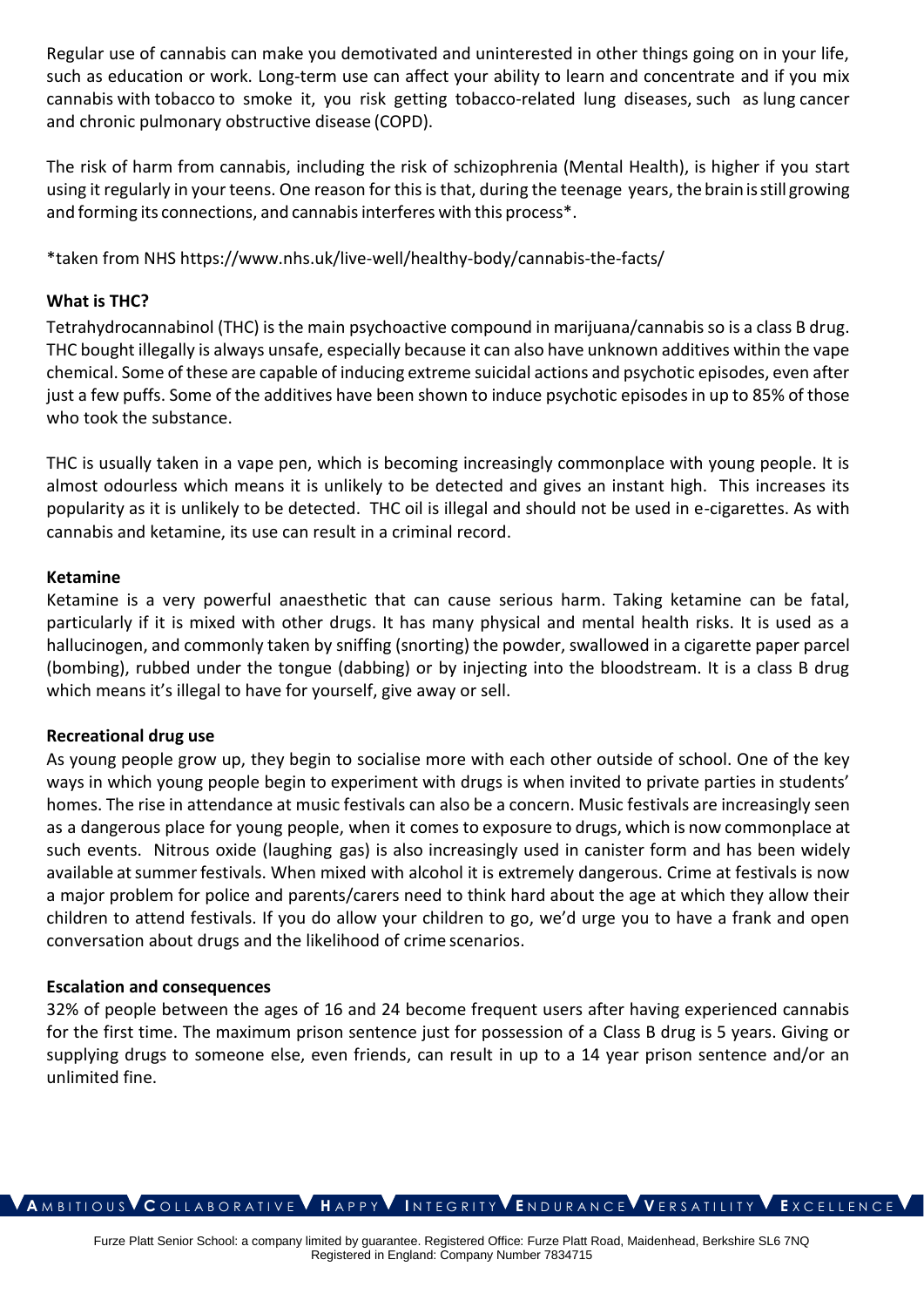# **The impact of social media**

The rise in the use of social media has had a significant impact on the availability of drugs to young people. Most young people have at least one social media account – be it Instagram, Snapchat, WhatsApp or any of the other sites currently available. By signing up to any of these platforms young people automatically have access to a local market place and can receive constant updates on what is available locally and pricing.

As you aware, we live in a cashless society and purchase is simply one or two clicks. Purchases can be made through apps or money transfer, delivery within minutes to any point. Pricing of most illegal drugs, including Class A drugs, is within the scope of the normal average UK pocket money for a teenager.

Peer pressure is also a significant contributor - seeing one person within your "friendship group" commit to buying a drug, soon followed by another, normalises the activity and dehumanises a profound and high risk decision, making the spread of drug activity within a peer group more likely and harder to resist as an individual.

# **Knife crime**

In addition to concerns over drugs we are seeing an increase in knife crime among our young people. Much of this is associated with wider criminal activity with clear links to drug supply and use. The possible consequences of knife crime are clear, and we would urge parents/carers to act on any suspicions or concerns that you may have.

Thames Valley have been actively engaging with the schools and the public as part of Operation Sceptre which included a knife amnesty that ran during Spring 2019 when over 200 knives were handed in, funding an education programme of the County Lines theatre production for schools, as well as increasing their presence outside schools. On occasions, schools may make use of a knife wand to check for objects which may be of concern. It is important that young people are aware of the implications of carrying knives in public.

# **It is illegal to:**

- sell a knife to anyone under 18, unless it has a folding blade 3 inches long (7.62 cm) or less
- carry a knife in public without good reason, unless it has a folding blade with a cutting edge 3 inches long or less
- carry, buy or sell any type of banned knife
- use any knife in a threatening way (even a legal knife)

If a child attending any of the schools within RBWM, is found in possession of a knife, it is likely to lead to a permanent exclusion.

All of the local schools in the Royal Borough of Windsor and Maidenhead take an extremely strong approach to drug misuse and parents are asked to keep in close touch with their respective school if they have any concerns of this sort. We need to work together to educate the young people to resist and not become caught up in this insidious problem.

Given the Police advice and guidance about what would appear to be an increasingly worrying national picture, we feel it would be useful if all parents were to sit down with their children and discuss these issues relating to drugs, tobacco, alcohol and knives.

#### **A** M B I T I O U S **C** O L L A B O R A T I V E **H** A P P Y **I** N T E G R I T Y **E** N D U R A N C E **V** E R S A T I L I T Y **E** X C E L L E N C E

Furze Platt Senior School: a company limited by guarantee. Registered Office: Furze Platt Road, Maidenhead, Berkshire SL6 7NQ Registered in England: Company Number 7834715